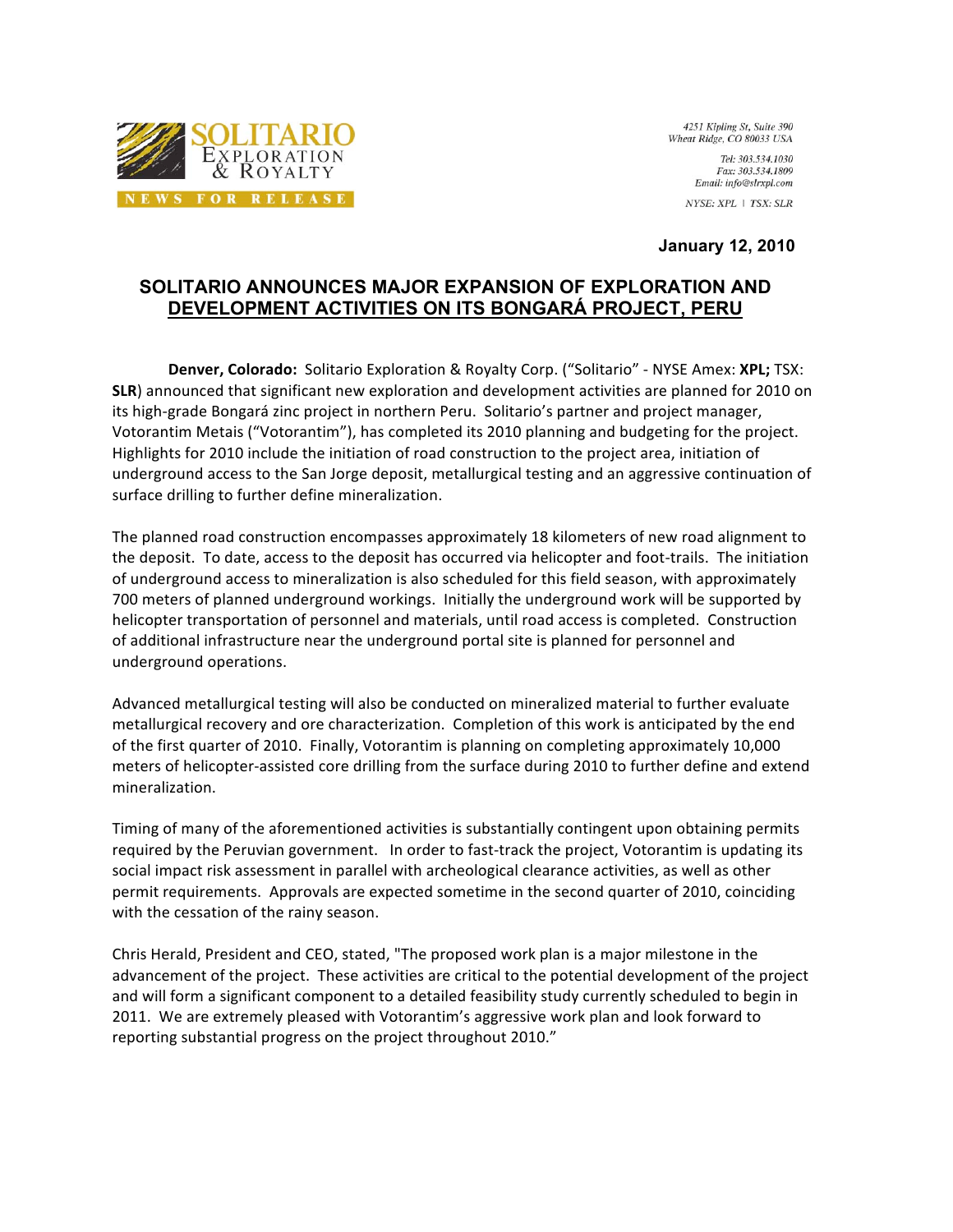# **Terms of the Bongará Agreement**

The Bongará property is currently held in a 100%-owned subsidiary of Solitario, Minera Bongará. Votorantim can earn up to a 70% shareholding interest in Minera Bongará, with the remaining 30% interest
held
by
Solitario,
by
completing
exploration
and
development
expenditures
totaling
at
least \$18.0 million and by making annual cash payments of \$200,000 to Solitario until a production decision
is
made
or
the
agreement
is
terminated.

The
option
to
earn
the
70%
interest
can
be exercised by Votorantim at any time by committing to place the project into production based upon a feasibility study. Additionally, Votorantim, in its sole discretion, may elect to terminate the option to earn the 70% interest at any time. Once Votorantim completes its earn-in requirements, it has further agreed to finance Solitario's 30% participating interest until commercial production is achieved. Solitario will repay the loan facility through 50% of Solitario's cash flow distributions from the
joint
operating
company.

# **About Votorantim Metais**

Votorantim Metais belongs to a privately-held Brazilian industrial conglomerate that is a leader in every market segment in which it operates, including cement, pulp and paper, metals, chemicals, orange juice, and finance. In 2008, Votorantim Group's revenues amounted to US\$19.1 billion. The metal business division accounted for approximately 30% of revenues and produces zinc, nickel, steel and aluminum. Votorantim Metais is the world's third largest primary zinc producer with three operating zinc smelters, two operating zinc mines and other zinc processing facilities in the USA and China. It owns the recently expanded Cajamarquilla zinc smelter and is a major shareholder of Peruvian zinc producer - Milpo, both located in Peru.

### **About Solitario**

Solitario is a gold, silver, platinum-palladium, and base metal exploration and royalty company actively exploring in Brazil, Mexico, and Peru. Besides Votorantim Metais, Solitario has significant business relationships with Anglo Platinum and Newmont Mining. Solitario has approximately US\$21 million in cash and marketable securities and no debt. Solitario is traded on the NYSE Amex ("XPL")
 and
 on
 the
 Toronto
 Stock
 Exchange
 ("SLR").

 Additional
 information
 about
 Solitario
 is available
online
at
www.solitarioxr.com

### **FOR
MORE
INFORMATION,
CONTACT:**

| Debbie Mino-Austin            |                |
|-------------------------------|----------------|
| Director - Investor Relations | (800) 229-6827 |
| Christopher E. Herald         |                |
| President & CEO               | (303) 534-1030 |

*This press release includes certain "Forward-Looking Statements" within the meaning of section 21E of the United States Securities Exchange Act of 1934, as amended. All statements, other than statements of historical fact, included herein, including without limitation, statements regarding potential mineralization and reserves, exploration results and future plans and objectives of Solitario, are forward-looking statements that involve various risks and uncertainties. There can be no*